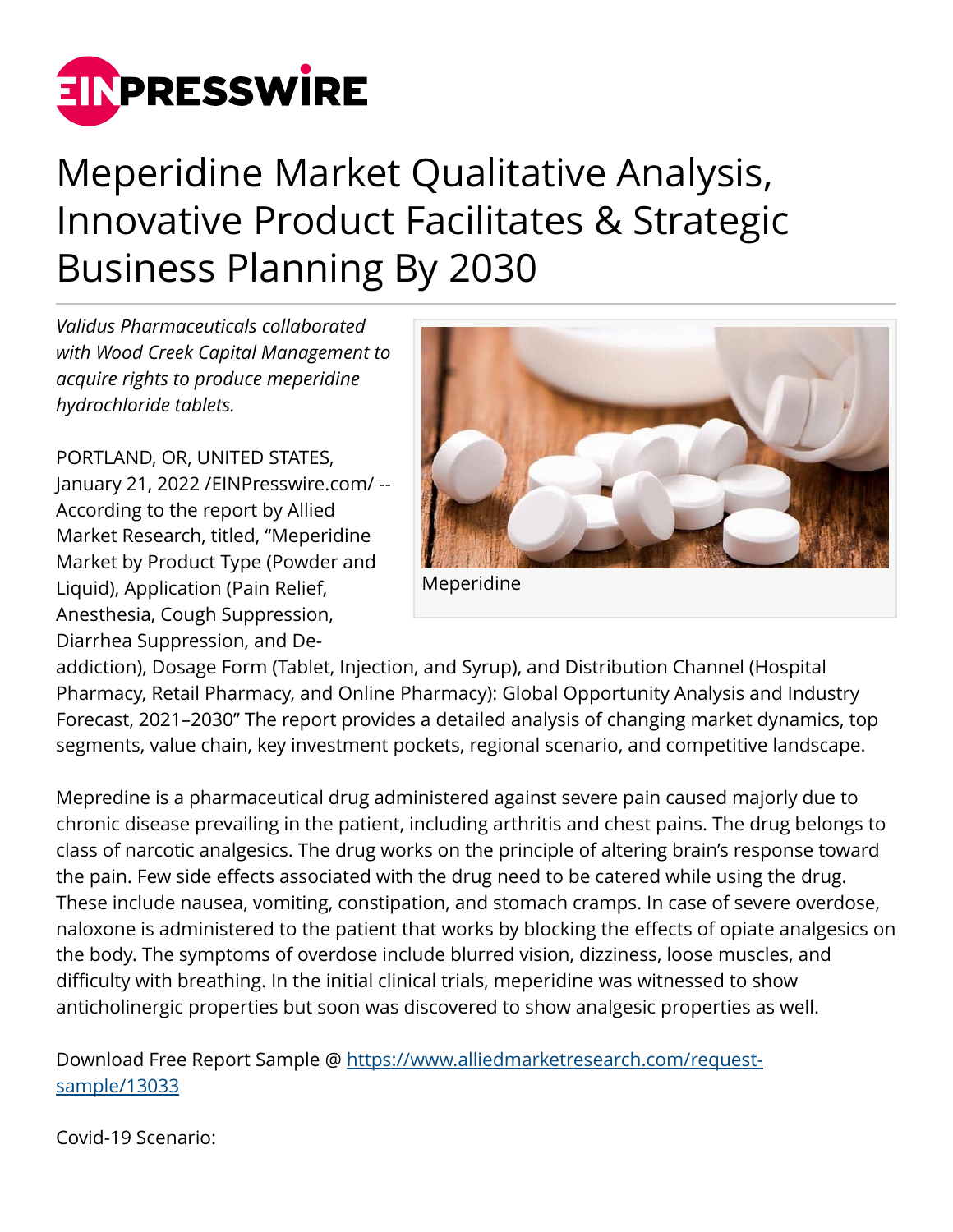1) The Covid-19 pandemic and followed by lockdown has affected several manufacturing industries.

2) The prolonged lockdown resulted in a disrupted supply chain and increased the prices of raw materials.

3) However, as the world has been recovering from the pandemic, the market is estimated to get back on track.

Pharmaceutical and biotech companies together with governments around the globe are working to address the COVID-19 outbreak, from supporting the development of vaccines to planning for medicine supply chain challenges. Currently, around 115 vaccine candidates and 155 molecules are in the R&D pipeline. Moreover, commonly used drugs such as hydroxychloroquine have witnessed a dramatic surge in demand for the management of COVID-19. Such high demand for these drugs has presented huge opportunities for manufacturers of COVID-19 management drugs, as many developed countries are facing shortage of these drugs.

## Top Impacting Factors

1) A major reason associated with growth of meperidine market is the rise of anesthesia in surgical procedures. Anesthesia is used is used to relieve patient of acute pain so that the surgical procedure can be carried out without any technical glitch. Different kinds of anesthesia sold in the market are general anesthesia, local anesthesia, and regional anesthesia.

2) Increasing prevalence of chronic diseases such as cancer, arthritis, and postsurgical pain and the resulting acute pain is anticipated to drive market growth for meperidine.

3) Rise in geriatric population in highly industrialized countries such as Japan and the U.S. resulting in increase in demand for pain relief measures is anticipated to further bolster market growth for meperidine.

The Major Key Players Are:

Pfizer Inc., Purdue Pharma, Boehringer Ingelheim, Janssen Pharmaceuticals, Actavis Plc, Sanofi, Sun Pharmaceutical Industries Ltd, Mallinckrodt Pharmaceuticals, Hikma Pharmaceuticals Inc., Vintage Pharmaceuticals, Epic Pharma, Inc., Teva Pharmaceuticals Industries Ltd.

Key Benefits For Stakeholders:

• The study provides an in-depth analysis of the Meperidine Market along with the current trends and future estimations to elucidate the imminent investment pockets.

• It offers Meperidine Market analysis from 2020 to 2030, which is expected to enable the stakeholders to capitalize on the prevailing opportunities in the market.

• A comprehensive analysis of four regions is provided to determine the prevailing opportunities.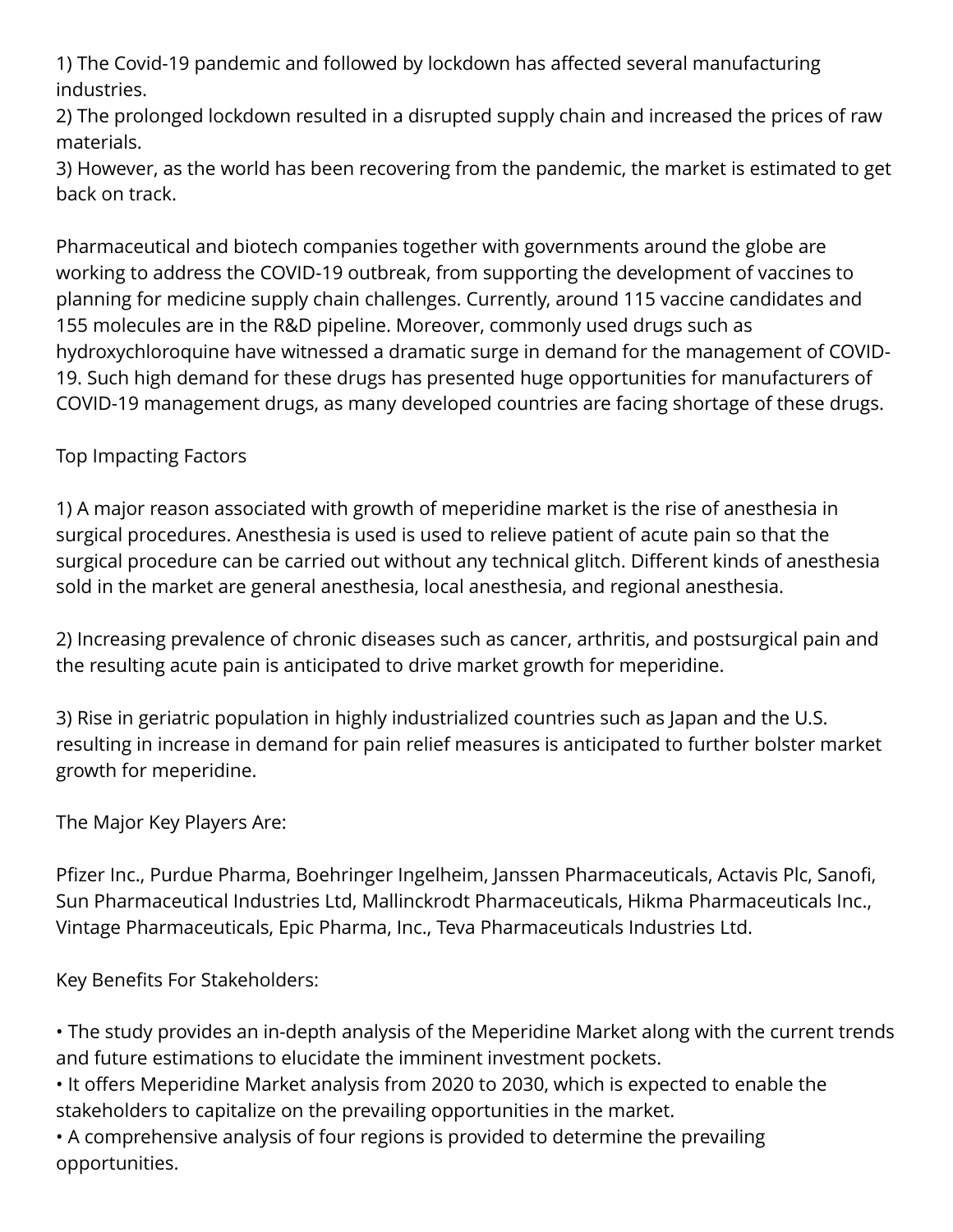• The profiles and growth strategies of the key players are thoroughly analyzed to understand the competitive outlook of the global Meperidine Market growth.

For Purchase Enquiry @ <https://www.alliedmarketresearch.com/purchase-enquiry/13033>

Table of Content

CHAPTER 1 INTRODUCTION

- 1.1. REPORT DESCRIPTION
- 1.2. KEY BENEFITS
- 1.3. KEY MARKET SEGMENTS
- 1.4. RESEARCH METHODOLOGY
- 1.4.1. Secondary research
- 1.4.2. Primary research
- 1.4.3. Analyst tools & models

CHAPTER 2 EXECUTIVE SUMMARY

2.1. CXO PERSPECTIVE

CHAPTER 3 MARKET OVERVIEW

3.1. MARKET DEFINITION AND SCOPE 3.2. KEY FINDINGS

3.2.1. Top investment pockets 3.2.2. Top winning strategies

3.3. MARKET SHARE ANALYSIS/TOP PLAYER POSITIONING, 2016 3.4. PORTER'S FIVE FORCES ANALYSIS 3.5. MARKET DYNAMICS

- 3.5.1. Drivers 3.5.2. Restraints
- 3.5.3. Opportunities…

Access Full Report @ <https://www.alliedmarketresearch.com/meperidine-market-A12668>

## FREQUENTLY ASKED QUESTIONS?

Q1. What is the market value of Meperidine Market report in forecast period?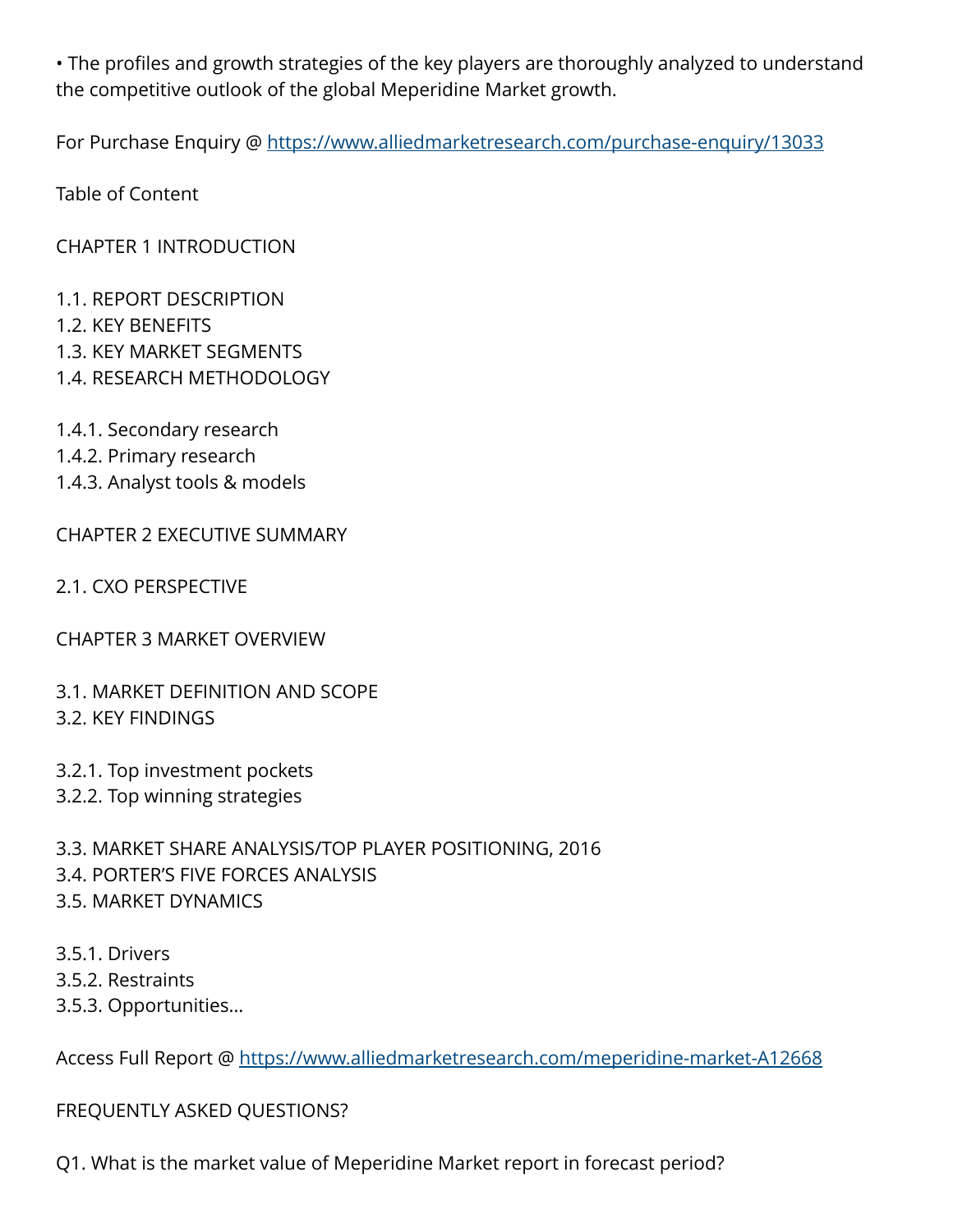- Q2. What would be forecast period in the market report?
- Q3. What is the market value of Meperidine Market in 2020?
- Q4. Which is base year calculated in the Meperidine Market report?
- Q5. Does the Meperidine Market company is profiled in the report?
- Q6. Which are the top companies hold the market share in Meperidine Market?
- Q7. Does the Meperidine Market report provides Value Chain Analysis?
- Q8. What are the key trends in the Meperidine Market report?

Trending Reports in Healthcare Industry (Book Now with 10% Discount):

[Cardiovascular Surgical Devices Market Analysis, Industry Forecast, 2030](https://www.alliedmarketresearch.com/request-sample/1877)

[Enzyme Inhibitors Market Analysis, Industry Forecast, 2030](https://www.alliedmarketresearch.com/request-sample/1880)

[Spine Implant Market Analysis, Industry Forecast, 2030](https://www.alliedmarketresearch.com/request-sample/1884)

About Us

Allied Market Research (AMR) is a full-service market research and business-consulting wing of Allied Analytics LLP based in Portland, Oregon. Allied Market Research provides global enterprises as well as medium and small businesses with unmatched quality of "Market Research Reports" and "Business Intelligence Solutions." AMR has a targeted view to provide business insights and consulting to assist its clients to make strategic business decisions and achieve sustainable growth in their respective market domain.

Pawan Kumar, the CEO of Allied Market Research, is leading the organization toward providing high-quality data and insights. We are in professional corporate relations with various companies and this helps us in digging out market data that helps us generate accurate research data tables and confirms utmost accuracy in our market forecasting. Each and every data presented in the reports published by us is extracted through primary interviews with top officials from leading companies of domain concerned. Our secondary data procurement methodology includes deep online and offline research and discussion with knowledgeable professionals and analysts in the industry.

David Correa Allied Analytics LLP 800-792-5285 [email us here](http://www.einpresswire.com/contact_author/3293986) Visit us on social media: [Facebook](https://www.facebook.com/alliedmarketresearch/) **[Twitter](https://twitter.com/allied_mr)** [LinkedIn](https://www.linkedin.com/company/allied-market-research)